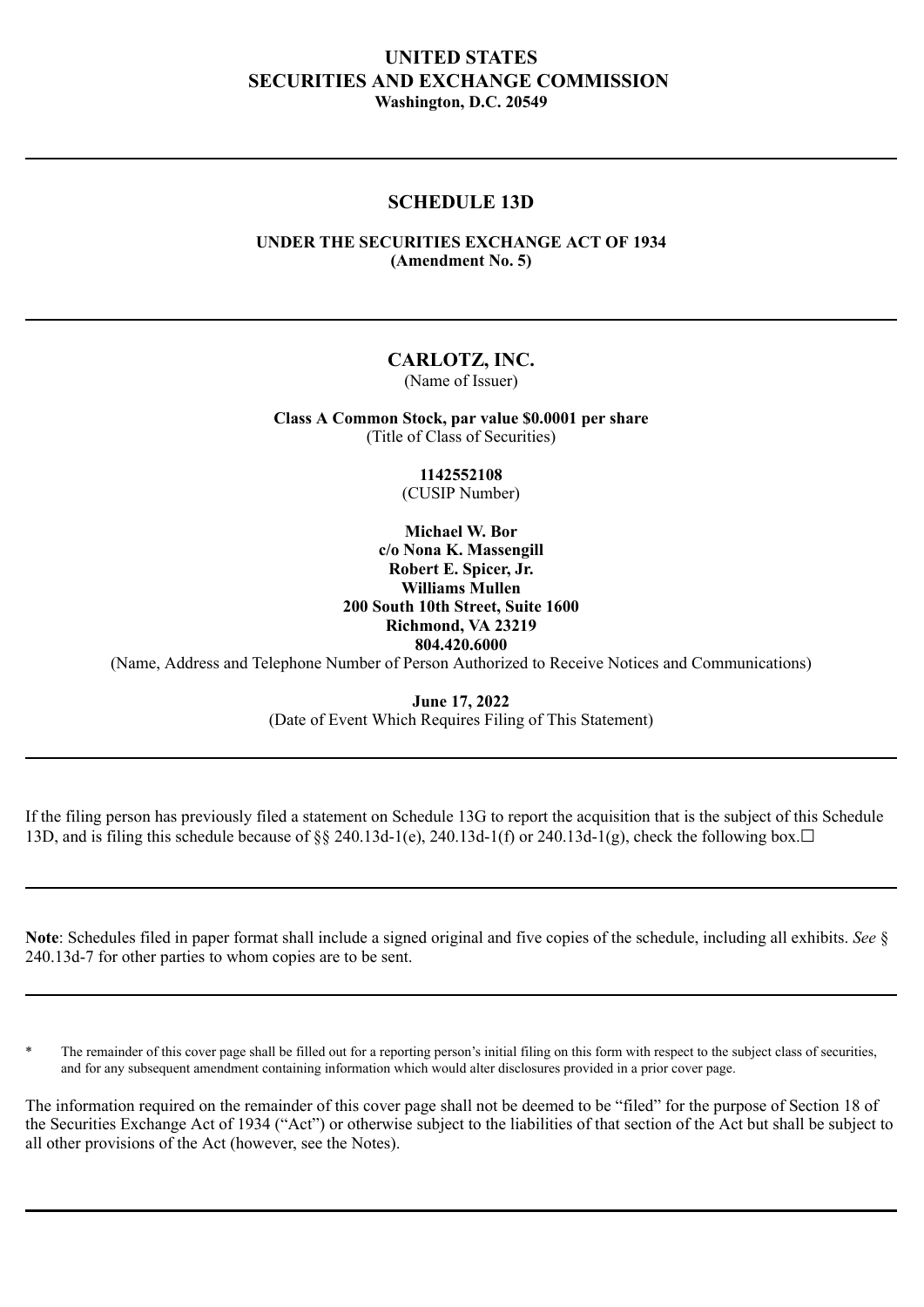#### CUSIP No. 1142552108

| 1.                     | Name of Reporting Person                                                                |                          |                                                         |  |  |  |
|------------------------|-----------------------------------------------------------------------------------------|--------------------------|---------------------------------------------------------|--|--|--|
|                        | Michael W. Bor                                                                          |                          |                                                         |  |  |  |
| 2.                     | Check the Appropriate Box if a Member of a Group                                        |                          |                                                         |  |  |  |
|                        | (b) $\Box$<br>(a) $\Box$                                                                |                          |                                                         |  |  |  |
|                        |                                                                                         |                          |                                                         |  |  |  |
|                        |                                                                                         |                          |                                                         |  |  |  |
| 3.                     | <b>SEC Use Only</b>                                                                     |                          |                                                         |  |  |  |
|                        |                                                                                         |                          |                                                         |  |  |  |
| 4.                     | Source of Funds                                                                         |                          |                                                         |  |  |  |
|                        | O <sub>O</sub>                                                                          |                          |                                                         |  |  |  |
| $\overline{5}$ .       | Check if Disclosure of Legal Proceedings Is Required Pursuant to Items $2(d)$ or $2(e)$ |                          |                                                         |  |  |  |
|                        |                                                                                         |                          |                                                         |  |  |  |
|                        | $\Box$                                                                                  |                          |                                                         |  |  |  |
| 6.                     |                                                                                         |                          | Citizenship or Place of Organization                    |  |  |  |
|                        | <b>United States</b>                                                                    |                          |                                                         |  |  |  |
|                        |                                                                                         | 7.                       | Sole Voting Power                                       |  |  |  |
|                        |                                                                                         |                          |                                                         |  |  |  |
| Number of              |                                                                                         |                          | 5,410,664(1)                                            |  |  |  |
|                        | Shares                                                                                  | 8.                       | <b>Shared Voting Power</b>                              |  |  |  |
| Beneficially           |                                                                                         |                          |                                                         |  |  |  |
|                        | Owned by                                                                                |                          | 1,305,186(2)                                            |  |  |  |
| Each                   |                                                                                         | 9.                       | Sole Dispositive Power                                  |  |  |  |
| Reporting<br>Person    |                                                                                         |                          |                                                         |  |  |  |
| With                   |                                                                                         | 10.                      | $\frac{5,410,664(1)}{ \text{Shared Dispositive Power}}$ |  |  |  |
|                        |                                                                                         |                          |                                                         |  |  |  |
|                        |                                                                                         |                          | 1,305,186(2)                                            |  |  |  |
| $\overline{11}$ .      | Aggregate Amount Beneficially Owned by Each Reporting Person                            |                          |                                                         |  |  |  |
|                        |                                                                                         |                          |                                                         |  |  |  |
| 6,715,850(1)(2)<br>12. |                                                                                         |                          |                                                         |  |  |  |
|                        | Check if the Aggregate Amount in Row (11) Excludes Certain Shares                       |                          |                                                         |  |  |  |
|                        | $\Box$                                                                                  |                          |                                                         |  |  |  |
| $\overline{13}$ .      | Percent of Class Represented by Amount in Row (11)                                      |                          |                                                         |  |  |  |
|                        |                                                                                         |                          |                                                         |  |  |  |
|                        | $5.8\%$ (3)                                                                             |                          |                                                         |  |  |  |
| 14.                    |                                                                                         | Type of Reporting Person |                                                         |  |  |  |
|                        | IN                                                                                      |                          |                                                         |  |  |  |

(1) Consists of 4,287,547 shares of Class A common stock and 1,123,117 shares of Class A common stock issuable upon exercise of options.

(2) Consists of 952,593 shares of Class A common stock held in trust by Katherine G. Bor, Trustee of the Michael W. Bor 2020 Irrevocable Family Trust dated October 16, 2020 (the "Family Trust") and 352,593 shares of Class A common stock held in trust by Michael W. Bor, Trustee of the Michael W. Bor 2020 Qualified Grantor Retained Annuity Trust dated October 16, 2020 (the "GRAT Trust").

(3) Calculations of percentage ownership in this Schedule 13D are based upon a total of 114,218,814 shares of Class A common stock outstanding as of May 6, 2022, as reported in CarLotz Inc.'s Form 10-Q filed with the Securities and Exchange Commission on May 9, 2022. The percentage ownership of Michael W. Bor also takes into account 1,123,117 shares of Class A common stock issuable upon the exercise of options to acquire shares of Class A common stock owned by Mr. Bor that are exercisable within 60 days.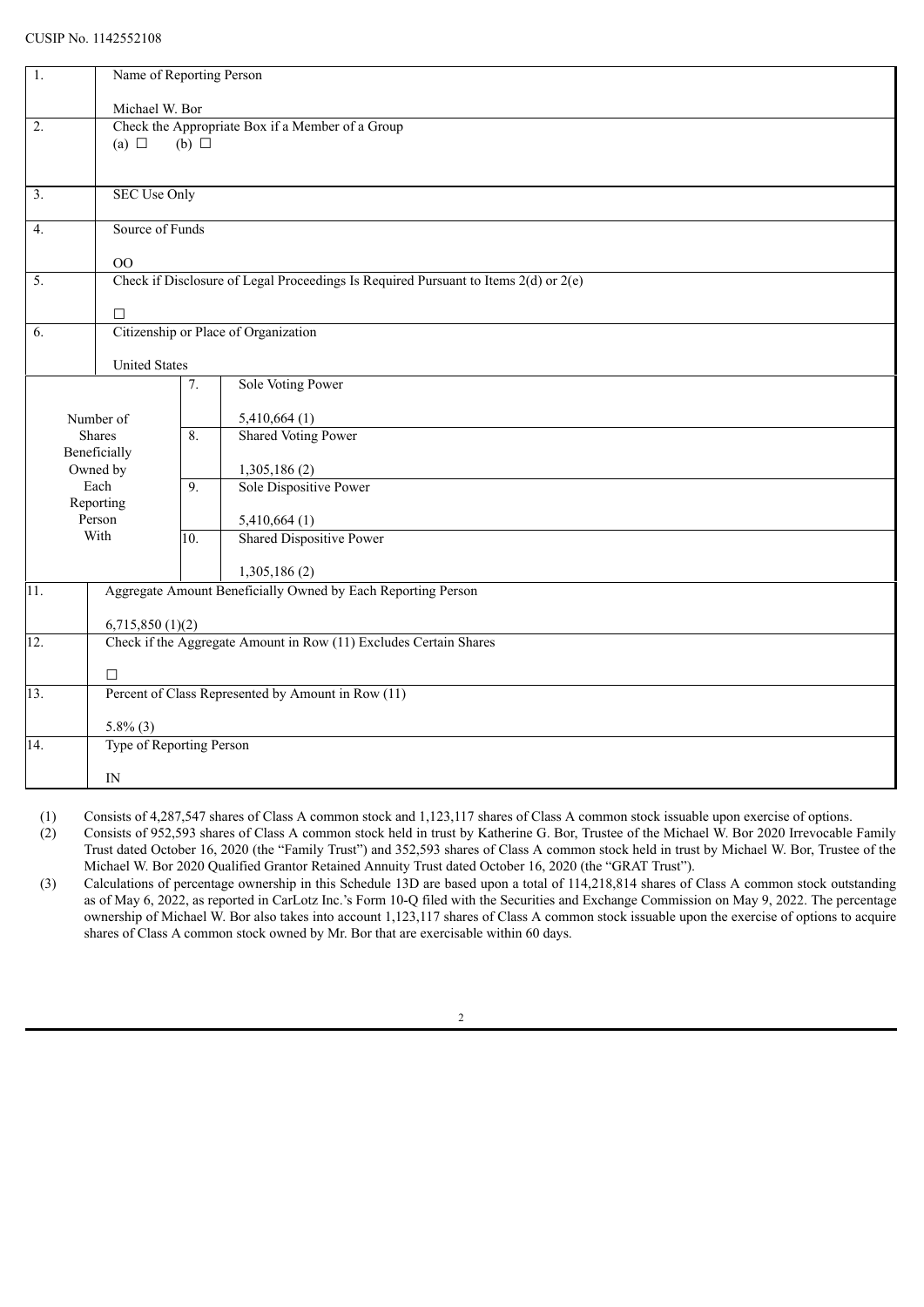#### **Explanatory Note**

This Amendment No. 5 to Schedule 13D (this "Amendment No. 5") is being filed by the Reporting Person and relates to the Class A common stock, par value \$0.0001 per share (the "Class A common stock"), of CarLotz, Inc. (the "Issuer"). This Amendment No. 5 amends and supplements the Schedule 13D filed by the Reporting Person with the United States Securities and Exchange Commission (the "SEC") on February 1, 2021, as amended and supplemented by Amendment No. 1, Amendment No. 2, Amendment No. 3 and Amendment No. 4 filed by the Reporting Person with the SEC on March 18, 2022, May 18, 2022, June 1, 2022 and June 13, 2022, respectively (the "Existing Schedule 13D").

Capitalized terms used in this Amendment No. 5 but not otherwise defined herein shall have the meanings ascribed to them in the Existing Schedule 13D. Except as specifically amended hereby, items in the Existing Schedule 13D remain unmodified.

## **Item 5. Interest in Securities of the Issuer**

Items 5(a), (b) and (c) are hereby amended and restated in their entirety as follows:

(a) As of June 17, 2022, the Reporting Person may be deemed to beneficially own an aggregate of 6,715,850 shares of the Issuer's Class A common stock, representing approximately 5.8% of the outstanding shares of Class A common stock, and consisting of 4,287,547 shares of Class A common stock and 1,123,117 shares of Class A common stock issuable upon exercise of options owned directly by the Reporting Person, 952,593 shares of Class A common stock held in the Family Trust and 352,593 shares of Class A common stock held in the GRAT Trust. A total of 1,123,117 options to purchase shares of Class A common stock are exercisable as of June 17, 2022 following the expiration of 318,926 stock options on June 16, 2022.

(b) As of June 17, 2022, the Reporting Person has:

- sole power to vote or direct the vote of 5,410,664 shares of Class A common stock;
- shared power to vote or direct the vote of 1,305,186 shares of Class A common stock;
- sole power to dispose or direct the disposition of 5,410,664 shares of Class A common stock;
- shared power to dispose or direct the disposition of 1,305,186 shares of Class A common stock.

(c) Since the filing of the Reporting Person's most recent Schedule 13D with respect to the Issuer, the Reporting Person engaged in the following transactions in the Issuer's Class A common stock through a broker-dealer on the open market between June 13, 2022 and June 17, 2022:

| Trade Date    | Buy/Sell | No. of Shares | Price $(1)$ |
|---------------|----------|---------------|-------------|
| June 13, 2022 | Sell     | 175,000       | \$0.45(2)   |
| June 14, 2022 | Sell     | 222,003       | \$0.48(3)   |
| June 15, 2022 | Sell     | 175,000       | \$0.46(4)   |
| June 16, 2022 | Sell     | 150,000       | \$0.44(5)   |
| June 17, 2022 | Sell     | 167.500       | \$0.48(6)   |
|               |          |               |             |

 (1) The prices reported in this column represent the weighted average price for each trade date. The Reporting Person undertakes to provide to the staff of the SEC, upon request, full information regarding the number of shares sold at each separate price within the ranges set forth in footnotes (2) through (6) below.

(2) These shares were sold in multiple transactions at prices ranging from \$0.44 to \$0.47, inclusive.

(3) These shares were sold in multiple transactions at prices ranging from \$0.44 to \$0.50, inclusive.

(4) These shares were sold in multiple transactions at prices ranging from \$0.44 to \$0.48, inclusive.

(5) These shares were sold in multiple transactions at prices ranging from \$0.43 to \$0.45, inclusive.

(6) These shares were sold in multiple transactions at prices randing from \$0.45 to \$0.49, inclusive.

3